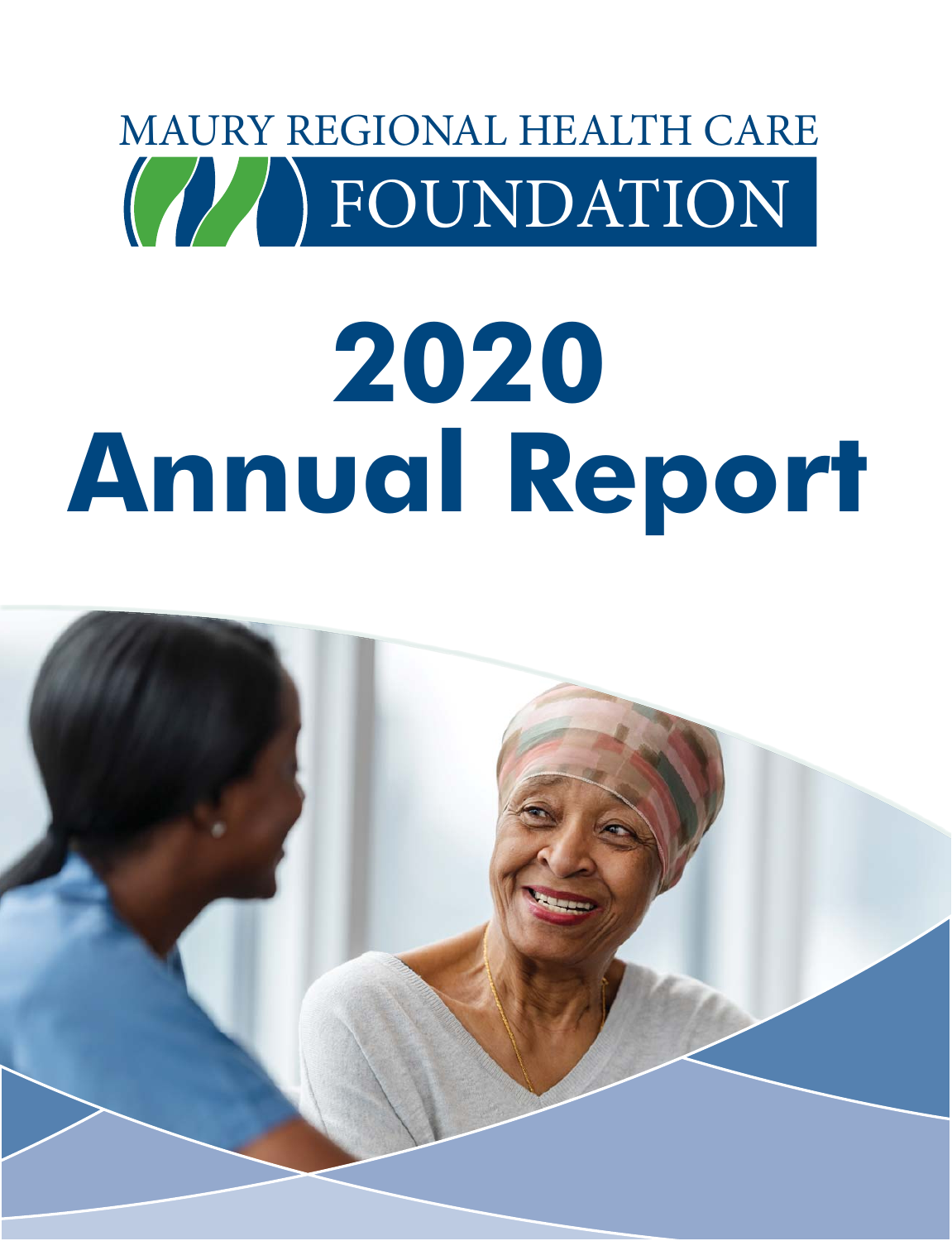## **Message from Executive Director Joe K. Kilgore**

Dear Friends,

Thank you for the support and confidence you have placed in the Maury Regional Health Care Foundation once again this year. Through your gifts, we continue to find ways to meet the needs of our patients, employees and the communities we serve through Maury Regional Health.

This past year the Foundation funded over \$568,000 in programs and services for worthy individuals thanks to the generosity of over 1,400 donors! Like everything else in the world today, the Foundation had to adapt to the COVID-19 pandemic. We were pleased to do our part by raising funds to offer assistance to employees who were struggling, to purchase special cleaning equipment for first responders and other unexpected expenses caused by the pandemic.



Each year we continue to find ways to serve at-risk populations and we could not do so without your generous support. Again, I thank you for helping us continue our mission of serving others through the Maury Regional Health Care Foundation.

With Gratitude,

Joe K. Kilgore Executive Director

## **About the Foundation**

The Maury Regional Health Care Foundation is a  $501(c)(3)$  charitable organization that works to expand health care services and community outreach programs throughout southern Middle Tennessee.

The mission of the Maury Regional Health Care Foundation is to support Maury Regional Health in providing excellent health care services to the region. Our focus is to serve at-risk and underserved individuals who are facing health care crises without adequate financial resources. Through our programs and services, we bridge the gaps and make a difference in the lives we serve.

Thanks to the generous support of donors, the Foundation has been able to provide nearly \$3.4 million in programs and services throughout the region since its formation in 2006. Administrative expenses for the Foundation are funded by Maury Regional Health, so donors can feel confident that gifts go directly to the community and those in need.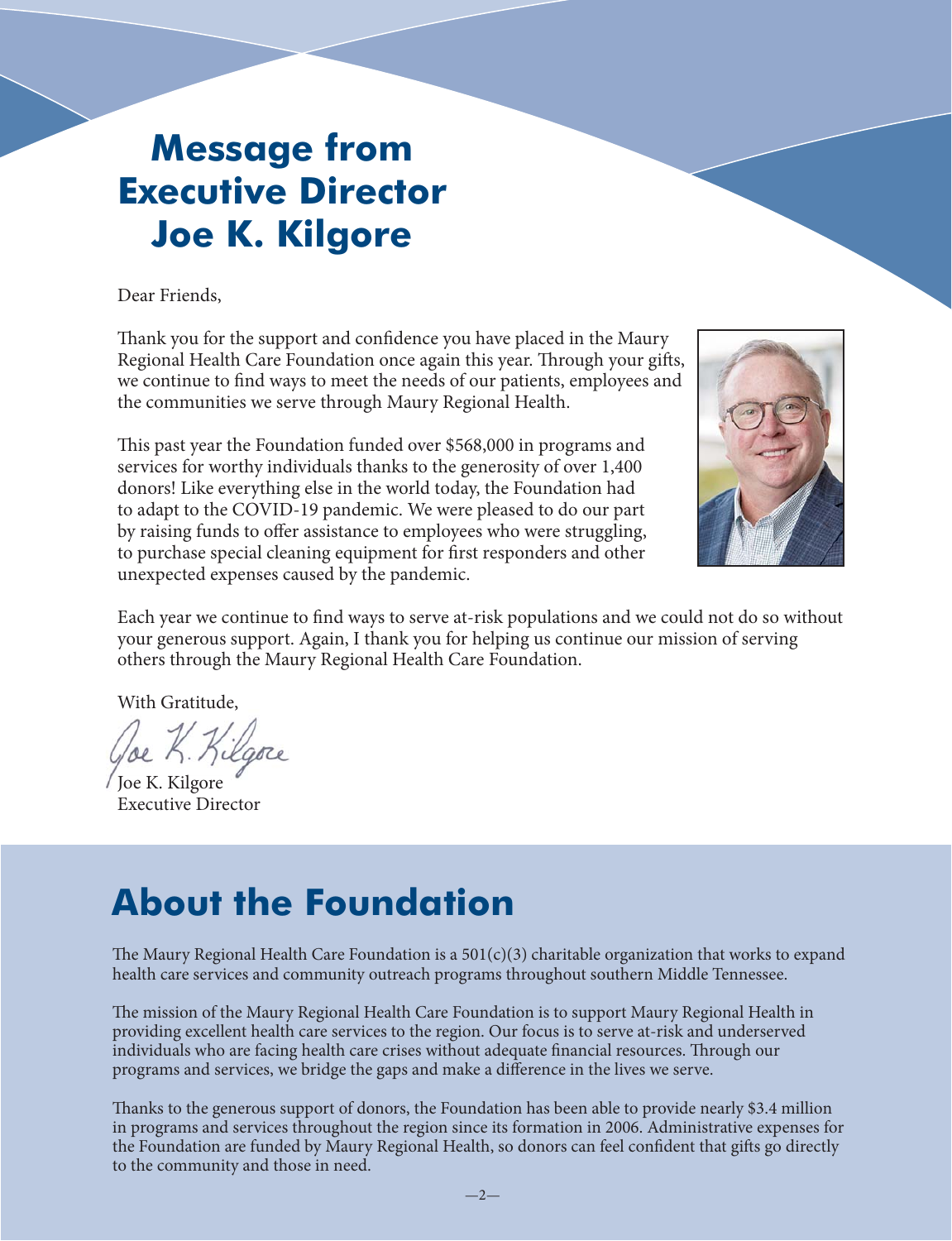

## **Funding Highlights**

During the past fiscal year, the Maury Regional Health Care Foundation funded \$568,406 in programs and services. From providing medications for seniors with limited income to feeding the hungry, the generosity of our donors has enabled us

to impact the lives of others. Below are three examples of the initiatives funded in the past year.

#### Car Seat Program

For years, the Foundation has provided car seats for parents who deliver at Maury Regional Medical Center and do not have the funds to purchase car seats for their newborn. With assistance through a General Motors grant, we were able to expand this program in the community by providing car seat technician certification training to 15 first responders. Events were held on three dates at Columbia fire stations and seat inspections were ongoing upon request prior to COVID-19 at all five fire stations in the city. By July of 2020, Columbia Fire and Rescue had installed 46 new car seats and performed inspections on 87 more, helping to ensure the safety of our youngest residents.

#### Stroke Camp

Maury Regional Medical Center is certified as an Advanced Primary Stroke Center by The Joint Commission and American Heart Association/American Stroke Association. To expand its services to stroke survivors, the organization launched a Stroke Support Group more than three years ago to provide support to those who have experienced a stroke as well as their families, caregivers and friends. The group has grown from four participants to more than thirty during this time. This past year, the Foundation funded a stroke camp designed to facilitate motivation, inspiration and hope through recreational and educational activities. By sharing their insights, struggles and triumphs with one another, participants gain a greater ability to face the struggles of a new normal after a stroke.

#### K9 Units

In September 2019, Maury Regional Medical Center became the second hospital in the state to add K9 officers to its security team. These highly skilled units require training for both K9s and their human partners. The Foundation provided the funding for the training of security officers who were paired with Belgian Malinois brothers Max and Milo. The hospital often serves individuals and their loved ones at very difficult times. Occasionally, this stress culminates into emotionally-charged interactions. The goal of these officers is to quickly calm the situation and create a safe environment for everyone. According to Maury Regional Health CEO Alan Watson, the organization has found that the mere presence of the K9 teams helps to reduce these tensions and has resulted in a reduction in behavior-related events.

—3—

These are just a few of the many program and services funded by the Foundation. For a full list, see page 5.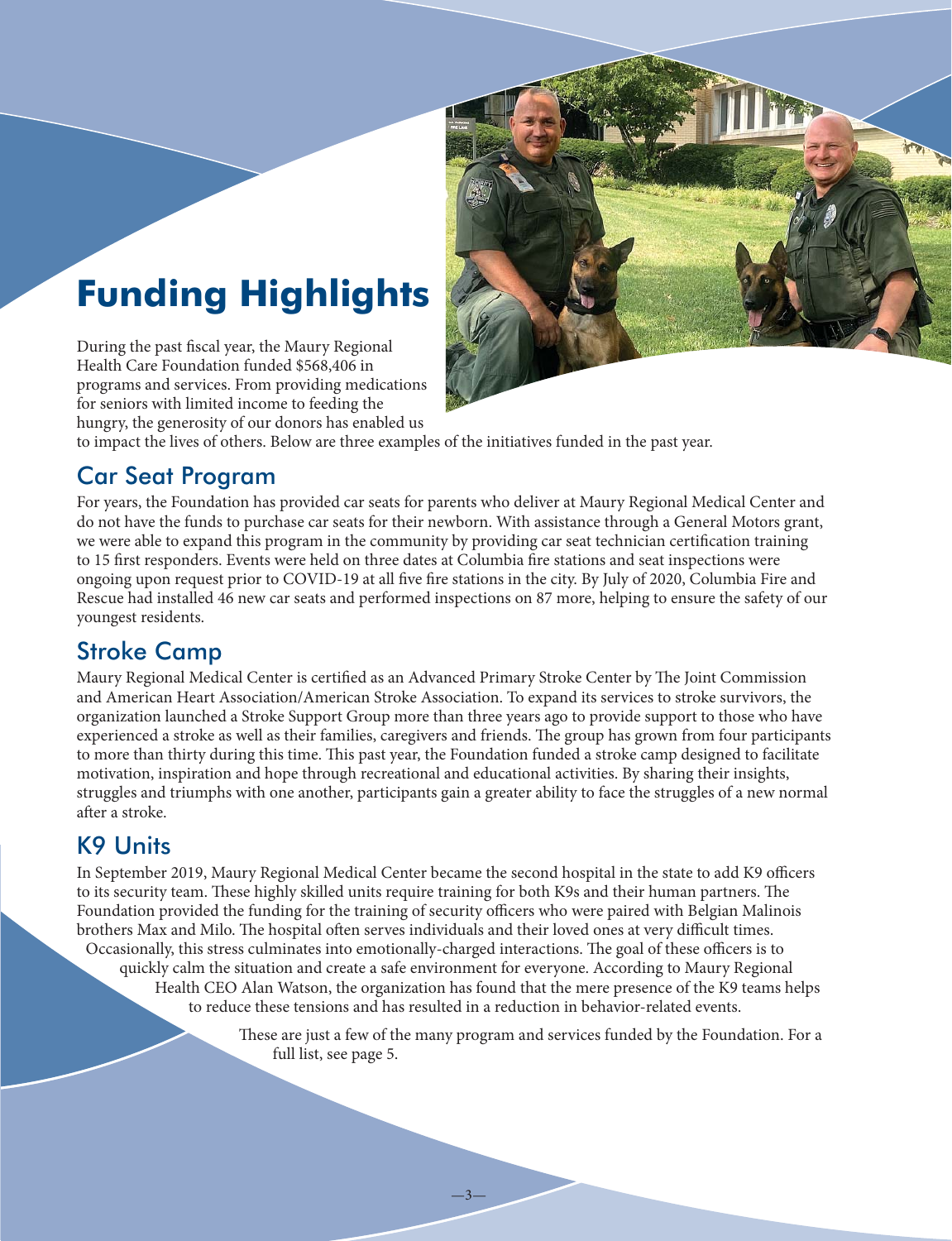#### **Established Funds**

There are a variety of established funds that support specific patient populations or causes.

**General Fund** – funds are used for areas of greatest need that may not be covered by another fund.

**Community Health** – provides resources to assist with unmet health care needs of underserved or uninsured populations.

**Friends & Family Nutrition** – provides meals to a patient's primary support member while in our care and/ or assists in funding a food pantry that provides groceries to those in need upon discharge.

**Palliative Care** – assists the Maury Regional Palliative Care program in meeting the unique needs of those facing chronic illness.

**Medication & Transportation** – provides medication, medical supplies and gas cards for patients experiencing financial need.

**Service Area Funds** – assists with prescription costs, medical expenses and other needs in the service areas of cancer, cardiology, diabetes, neonatal intensive care, pediatrics and breast health services.

**The Retreat** – operates a hospitality home for cancer patients.

**William R. Walter Employee Assistance** – assists Maury Regional Health employees who have experienced an unexpected crisis or for continuing education.

**Dr. Eslick Daniel Youth Health Initiatives** – provides educational materials and resources for projects improving the health of youth.

**Wayne Medical Center** – assists patients and employees of this facility experiencing financial need and provides funding for community health care needs.



*touched the lives of 6,034 individuals and provided 2,993 free screenings to at-risk and underserved populations throughout southern Middle Tennessee.*

#### **Leaving a Legacy**

The Foundation offers several ways in which donors may leave a lasting impact on others, namely planned giving through the Walton Legacy Society and establishing an endowment.

#### *Planned Giving*

The Walton Legacy Society is named after Dr. Charles D. Walton, a prominent force in bringing Maury Regional Hospital to reality and the first chief of staff of the hospital.

This society is used to honor individuals who have included the Maury Regional Health Care Foundation in their estate planning. The Walton Legacy Society members are prominently listed at the top of the Foundation donor recognition display located in the main lobby of Maury Regional Medical Center.

To become a member of the Walton Legacy Society, the donor's estate planner must notify the Foundation in writing of their estate plans for a deferred gift to the Foundation. Membership is recognized when the Foundation receives documentation verifying that the donor has left a deferred gift to the Foundation in their estate plans. Deferred gifts may be unrestricted or restricted and can be endowed.

The Foundation is proud to be a partner with Maury Regional Health in addressing the unmet health care needs in our region. Those who are honored by the Walton Legacy Society will be helping many deserving individuals for years to come.



#### *Endowment*

An endowment is a fund established for a specific purpose with donations invested so that the fund grows over time. Donations of \$25,000 will establish a named endowment and — as the fund grows — a portion of interest or investment growth may be used for the endowment's purpose. Current endowments are the Robert Otwell Cancer Center Endowment and the Wellness & Aquatics Complex Healthy Living Endowment.

For more information, contact Joe K. Kilgore, executive director, at 931.380.4075 or *jkilgore@mauryregional.com*.

—4—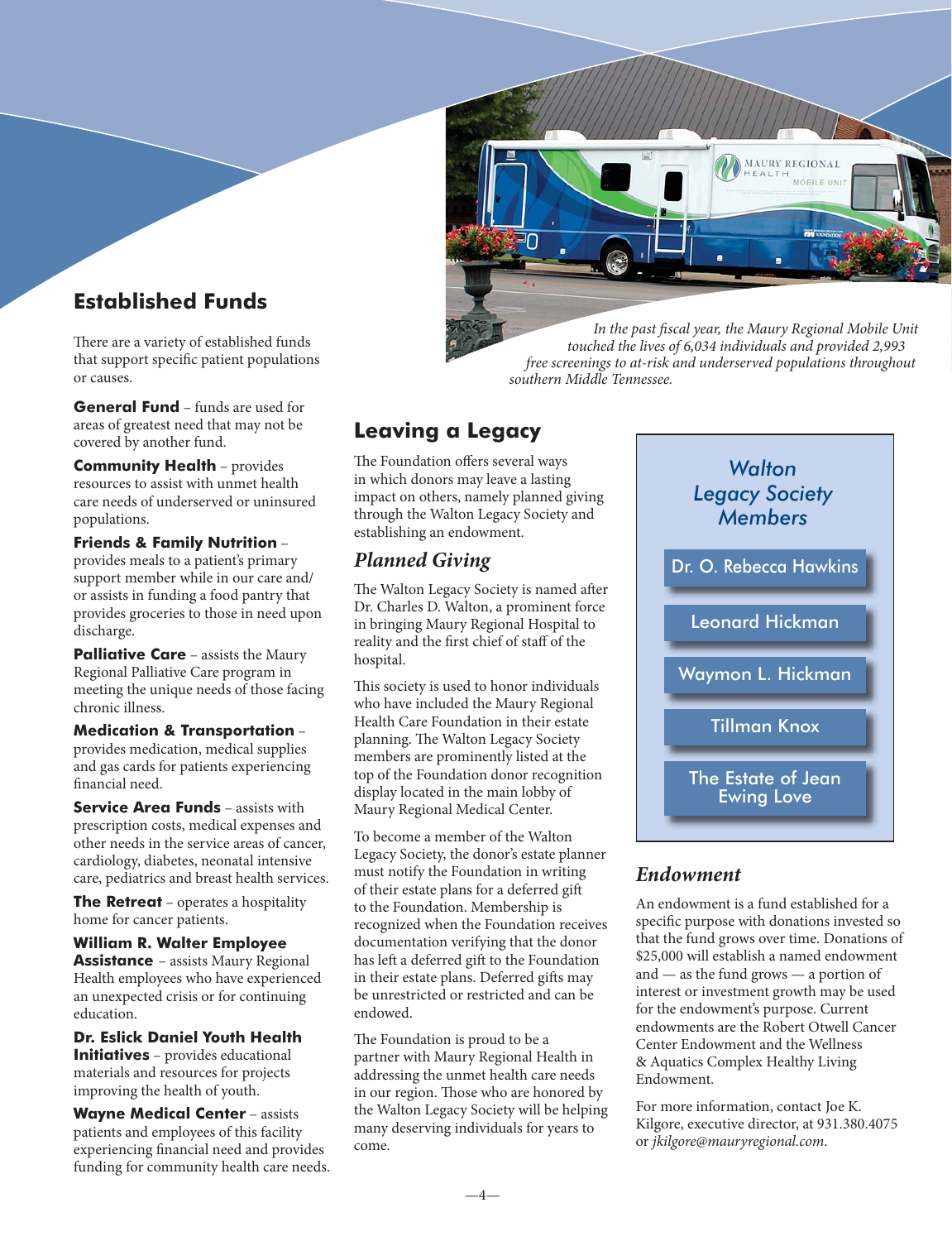### **\$568,406 in Programs and Services Funded**

*(July 1, 2019, through June 30, 2020)*

#### **General Fund - \$165,600**

Capital improvement to Annex office space K9 handler training course Tornado relief for the Putnam County medical community

#### **Cancer Fund - \$16,775**

Dietary consultations for cancer patients Food for cancer patients Gas cards for cancer patients

#### **Cardiology Fund - \$25,562**

AEDs for Marshall County government Blood pressure machines for patients Restin Manikin with CPR monitor Stroke Camp for MRMC Stroke Support Group

#### **Community Health Fund - \$175,492**

Crossroads to Home Coalition support Dental assistance through Giving Smiles General Motors car seat safety program support Healthier Maury County program support Mobile Clinic: supplies, staffing & maintenance Smoking cessation classes at MRMC and WMC Telemedicine equipment and service for Mobile Clinic

#### **Diabetes Fund - \$10,207**

Diabetic supplies Diabetic education classes

#### **Eslick Daniel Youth Health Initiatives Fund - \$24,000**

Trauma kits for Lewis, Marshall and Wayne County Schools

Triple Play Health & Wellness program for the Boys & Girls Club

#### **Family & Friends Nutrition Fund - \$7,860**

Food for the Maury Regional Food Pantry Meal tickets for personal caregivers

#### **Neonatal Intensive Care Fund - \$8,650**

Car seats for babies at discharge Food for the NICU pantry Nurses for Newborns of Maury County program support Wagon for New Year's baby

#### **Pediatric Fund - \$0**

Tootsie's Bears program - stuffed animals donated

#### **Retreat Fund - \$2,335**

Landscaping **Utilities** Supplies

#### **Special Needs Fund - \$77,923**

Medication assistance programs for at-risk patients for LHC, MMC, MRMC FreshStart Room in the Inn The Family Center The Hope Clinic The Place of Hope Minor medical equipment & supplies for at-risk patients Transportation & gas card assistance for at-risk patients

#### **Wayne Medical Center Fund - \$4,384**

Employee financial assistance for one employee Meal tickets for personal caregivers Medication assistance Transportation assistance

#### **William R. Walter Employee Assistance Fund - \$42,530**

Employee financial assistance for 52 employees

#### **Women's Center Fund - \$7,088**

Feeling Fabulous program for cancer patients Lymphedema garments for cancer patients Wigs, camisoles & scarves for cancer patients

#### **Total funding since beginning operations in July 2006 through June 2020 - \$3,367,513.**

—5—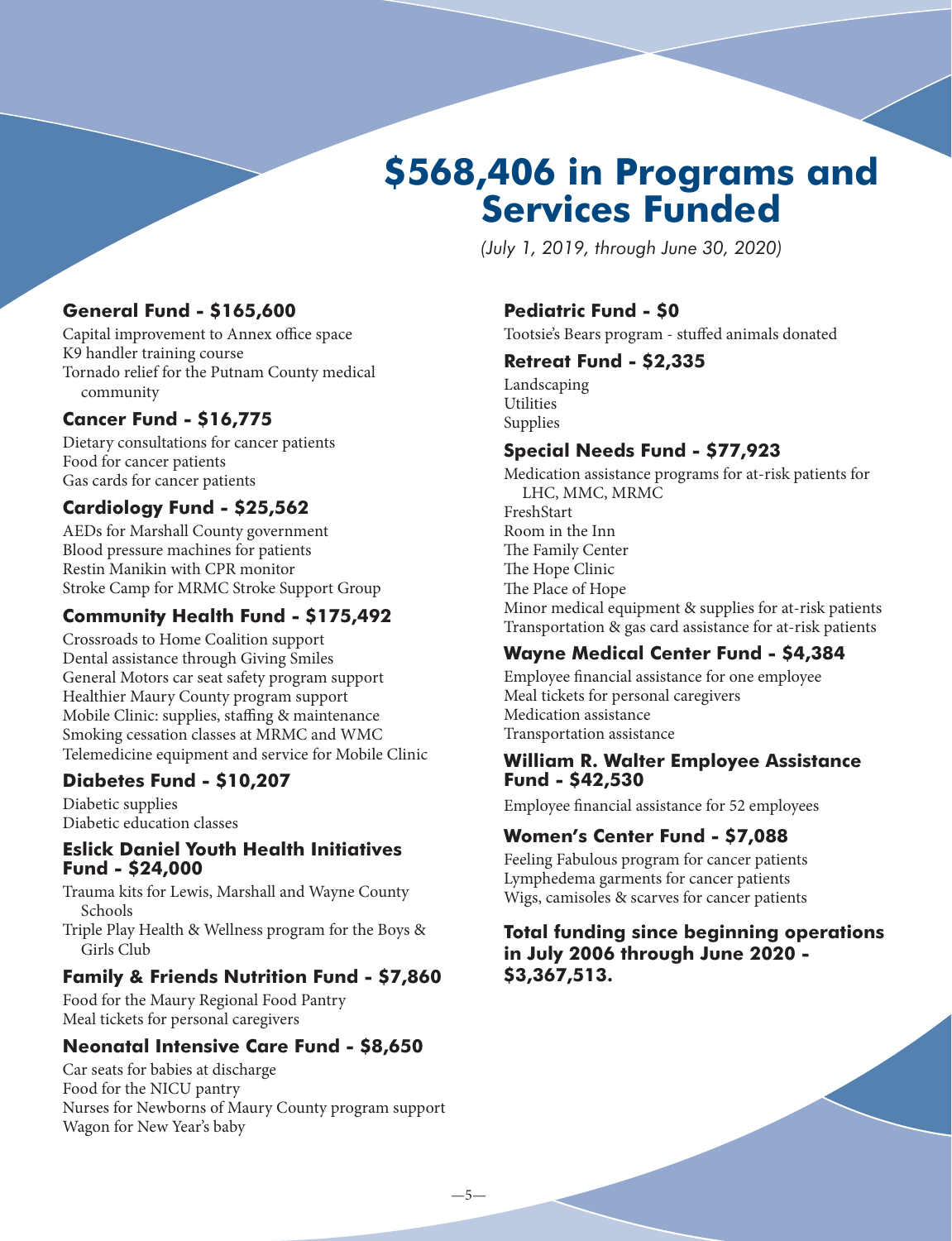#### **2019 - 2020 Annual Contributors**

*(Donations received July 1, 2019, through June 30, 2020)*

#### **Founders - \$10,000+**

Anchor Health Properties DE, LLC Anonymous Lee Company Maury Regional Health Daxaben P. Patel Mary & Con Vrailas

#### **Benefactors - \$5,000**

Dr. Jeff Adams & Family American Constructors Anonymous David & Nikki Baxter BlueCross BlueShield of Tennessee Cerner Corporation Laurel Derr First Farmers & Merchants Bank Knights of Columbus Littler Amandia & Chris Long Morrison Management Specialists, Inc. Reliant Bank Nick & Cindy Swift The Community Foundation of Middle Tennessee Connie Tong-Morrison Uniform Headquarters, Inc. William R. Walter Alan & Michele Watson Wold HFR Design Grace Wu, MD

#### **Pioneers - \$2,500+**

Darlene Baxter Kenneth Boyd Kaye Brewer Cherri Clark Diagnostica Stago, Inc. Farm Bureau Health Plans Rebecca Hawkins, PhD Jennie Harris Southall Memorial Trust Mark Kirschbaum, PhD Land Uniforms Maury County Medical Association Meridian Leasing Corporation Nathan Miller Navigant NHC Maury Regional RJ Young Company, Inc. Mary G. Snyder The Kroger Community Advised Fund Waste Connections of Mississippi

#### **Patrons - \$1,000+**

Advanced Foot & Ankle Care Centers, PC AeroCare Holding, Inc. Allegiant Linen Services, LLC Stephanie Allred American Constructors American Paper & Twine Baxter Management, LLC Hugh Bennett Benton Nissan of Columbia Jeff Binkley, PharmD William E. Blackstone Rick & Diane Bolton Phyllis Brown Brown & Maguire CPAs, PLLC Martin Chaney, MD Kevin Chunn, MD Cintas Corporation CloudWave CMS Imaging, Inc. Mark Cobb, MD Compassus Terry Cook Eslick Daniel, MD<br>Thelma Dixon Rosemary Edmonds Experian Farm Bureau Insurance of Tennessee Michael Fecher Melinda Fleming Cindy Fox Frito-Lay - WIN Network Gallagher Benefit Services<br>Shawn Gentry, MD Tom Grosko Healogics Helen & Waymon Hickman Home Medical Products Beverly Horner IAFF Local 4381 Kelly Kays, MD

Carroll & Joe Kilgore LabCorp Christina Lannom, DO Roger Larkin Adrienne & John Law Lewisburg Properties Lincoln Financial Group Maura Lipp, MD Listerhill Credit Union Deborah Lumpkins, DNP Susan MacArthur Stacy Marshall Smith Greg Martin Maury County Fair & Exposition, Inc. Maury County Visitors Bureau Maury Regional Medical Group Diane McKee Emily & Ben McKnight MedCycle Management Medtronic Eric Merrell Michael Miller Linda L. Moore MRMC Cardiology Music City Floors B.I. Naddy, PhD Robert Otwell Jim Parcel Houston Parks Christian Petrauskis, MD Joe Philip, MD Gary Podgorski, MD Russell Pothier Reams Powers, MD<br>Thomas Quinn, MD Dana Salters Santa Fe School - HOSA Club Marion Sengstacke Shelter Foundation - Tommy Hight, Jr. Jeff Smith Taps Off Main Theta Family & Community Education Club Janene Thompson<br>Rita Thompson TriHaz Solutions, LLC Chris Turner, MD Walker Family Limited Partnership Waters Machine Company, Inc. Wayne Medical Center Pam Williams Douglas W. Williamson **Sponsors - \$500+** April Allen Charles Ball, MD

Martha Barron Charles Beam Brenda Bishop BlueLyte Solutions, LLC Ben Bolton Columbia Pediatric Clinic Columbia Power & Water Systems Ginger Cothran David Craig, PhD Melissa Davidson Kim Edwards First Presbyterian Church Beth Fleming Sherian Fox Deborah Goldsmith, MD Susan Gray, MD Cindy Hall Stephen Hanes Harb & Co Ron Hart Scott Hayes Van Hendrickson Pitts Hinson Frances Holt Sarah Hunter Karen Kelly Michelle Kennedy Nicholas Kuzmich Lala Laura, LLC Edward Lancaster Amy Long Magnet Solutions, Inc. Dayaker Mallipeddi, MD Cathy Malone Kevin Maquiling, MD Christa Martin, EdD Scott McCall, MD McDonald's of Maury County Dacia McEvers

McEwen Group, LLC Mid-Tennessee Bone & Joint, PC Mt. Pleasant High School HOSA Club Muletown Rec, LLC Andrew Nielsen, MD Mary E. Overton, MD Kristin & Drew Parker April Pilkinton Pinewood Springs Lyndall Propst Barbara Purcell Receivable Solutions, Inc. Redman-Davis, Inc. Damian Ribar Angela Rosen Mike Short Steven C. Smith, MD Rita Stokes St. Peter's Episcopal Church State Systems, Inc. Cindy Thompson Jennifer Towers Trimark - Strategic Vanh Dy's, LLC Amy Vertrees, MD Kathy Watts Debbie Webster **Supporters - \$200+**

3DR Labs II, LLC Jennifer Adams Jenny & Russ Adcox Carey Albright American Legion Auxiliary - Veterans Fund Unit 19 Ascend Federal Credit Union Renee Barnett Michael Barton Beck Dental Care Debbie Becker Rhonda Bennett Lori Bergland Madora Bevis Barbara Bishop Ted Bradshaw Brentwood Services Administrators, Inc. Melody Brink Marissa Burns Robert Butler Jessica Bytwerk Jerry Campbell Alison Carlisle Dawn Cashion Kim & Mark Cashion Lisa Chambers Stephanie Chatman Cherokee Village Landfill & Ash Flat Hauling Kimberly Clayton Rufus Clifford, MD Neal Coke Columbia Orthodontics, PC Columbia Paint and Wallcover Judy Cross Elaine Curtis Crystal Davis Glenda Davis DB's Eats and Beats Jill Deen Ginger Dickens William Dinwiddie Duck River Electric Membership Corporation Melanie Eastep Misty Eaton Encompass Health Corp Sarah Fitzgerald Flow Construction Ford Lincoln of Columbia Jennifer Gidcomb Godwin-Chappell United Methodist Church Jennifer Gray Denise Green Greg Lemon, CPA, PLLC Sheila Grossman Larry Haggard Rosemary Hataway Christina Henze Mary Ann Hoelscher Henry Hornbaker Rebecca Horning Keri Howell Kim Howell Katherine Huddleston Stephen Hughes

Brian Hupp JRN Inc. Amit Keswani, MD Natalie Kidd Bethany Lay Lori Lee Robin Lemay Life Changing Ministries Connie Lintz Debra Lyons Mailer's Choice, Inc. Pamela Mandig Kaye Marlin-Parks Sharon Martin Eddie Matthews Maury Regional Health - IT Staff Maury Regional Ostomy Partners Beverly May Allison McCord Beverly McCoy Sarah McCurdy Jack McDonald Laura McElroy Renee McKibben Cathy McKim Jeff Meredith Middle Tennessee Detention Center, LLC Karen Miller Chaz Molder Edward Moore Cheryl Morrison James Nash Heather Norris Candice Organ Dominic Papa, MD Pamela Parham Connie Patterson PCA Southeast Madelyn Peresich Physician Realty Trust Jeff Pierce Mary Pilkinton Debbra Pillow Deborah Poarch Abigail Ponder Preventia Security, LLC Joy Prince Gaines Ramsey Bhaskar Reddy, MD Amy Richardson Peggy Richardson Linda Robertson Hull Lesley Russo Dianna Sanchez Amanda Schatz Scott Waste Services Lisa Selbe John Siler Jackson Sims Smelter Service Corp. Luranne & Tony Smith, MD Sharon South Southern Radiology Associates Amanda Staggs Tammy Stokes Carol Stooksberry Karen Summers SVMIC Michele Tankersley Misti Tant Chavarous Taylor Renee Tew Bob Tillis Charles Tisher John David Tresch Robert Turner Harish Veeramachaneni, MD Alison Venable Mangala Venkat Vision Service Plan (VSP) Freddie Wade, MD Aaron Waldie Kathryn Walls Waste Connections Donna Watkins Jackie Welch Dan Wheeler John Whiteside Greg Whitlock Doug Williams Walter Wood Shelli Woody Carleton Wright

—6—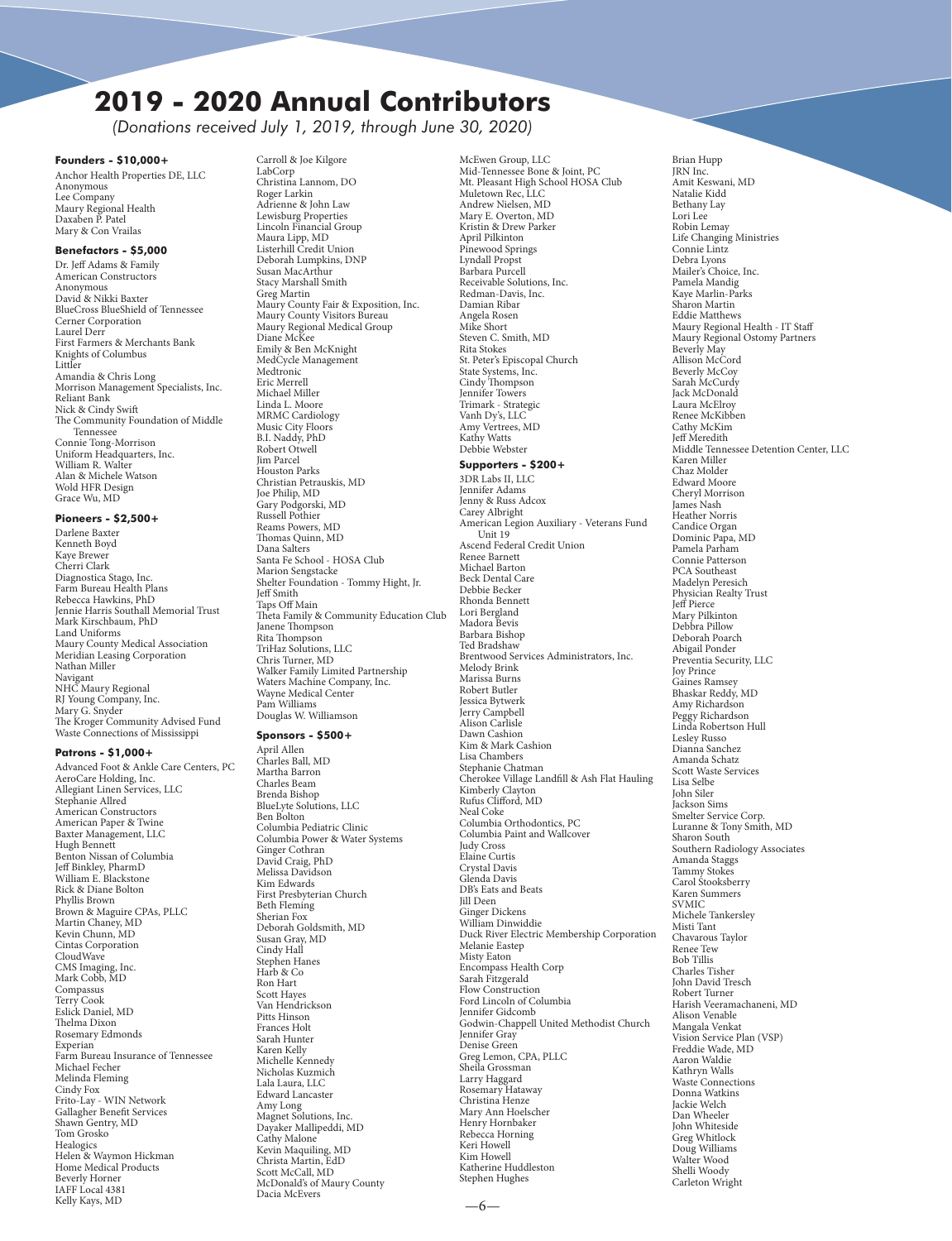## *You can help us make a difference*

The Foundation has provided assistance in many areas of need. With your generous gifts, we can *do even more. Gifts are tax deductible to the extent allowed by the law. Gifts of endowment and planned giving are especially rewarding ways of giving. If you would like more information, please*  call the Foundation at 931.380.4075. If you want to help now, please fill out the form below and *mail it, along with your contribution, to:*

> *MAURY REGIONAL HEALTH CARE FOUNDATION 1224 Trotwood Avenue Columbia, Tennessee 38401*

#### *I wish my gift to be designated as follows:*

 $\chi$ 

 $\mathbb{X}$ 

| $\Box$ General Fund                |                                                                 |
|------------------------------------|-----------------------------------------------------------------|
| $\Box$ Community Health Fund       | (as you wish it to appear in print)                             |
| $\Box$ Eslick Daniel Youth Health  |                                                                 |
| Initiatives Fund                   |                                                                 |
| $\Box$<br>Family & Friends         |                                                                 |
| Nutrition Fund                     |                                                                 |
| □ Otwell Cancer Center             |                                                                 |
| Endowment                          |                                                                 |
| $\Box$ Retreat Fund                |                                                                 |
| $\Box$ Service Area:               |                                                                 |
| $\Box$ Cancer Fund                 |                                                                 |
| $\Box$ Cardiology Fund             |                                                                 |
| $\square$ Diabetes Fund            |                                                                 |
| $\Box$ NICU Fund                   | Enclosed is my/our contribution:                                |
| $\Box$ Palliative Care             |                                                                 |
| $\Box$ Pediatric Fund              | $( ) $100 ( ) $75 ( ) $50 ( ) $25 ( ) Other $$                  |
| □ Women's Center Fund              | (Make checks payable to Maury Regional Health Care Foundation)  |
| $\square$ Special Needs Fund       |                                                                 |
| $\Box$ Wayne Medical Center Fund   | For a complete description of funds and to donate online, visit |
| $\Box$ William R. Walter Employee  |                                                                 |
| Assistance Fund                    | MauryRegionalFoundation.com                                     |
| $\Box$ Wellness & Aquatics Complex |                                                                 |
| Healthy Living Endowment           |                                                                 |
|                                    |                                                                 |
|                                    |                                                                 |
| My gift is being given:            | Please notify:                                                  |
|                                    |                                                                 |
|                                    |                                                                 |
|                                    |                                                                 |
|                                    |                                                                 |
| Mr./Mrs./Ms.                       |                                                                 |
|                                    |                                                                 |